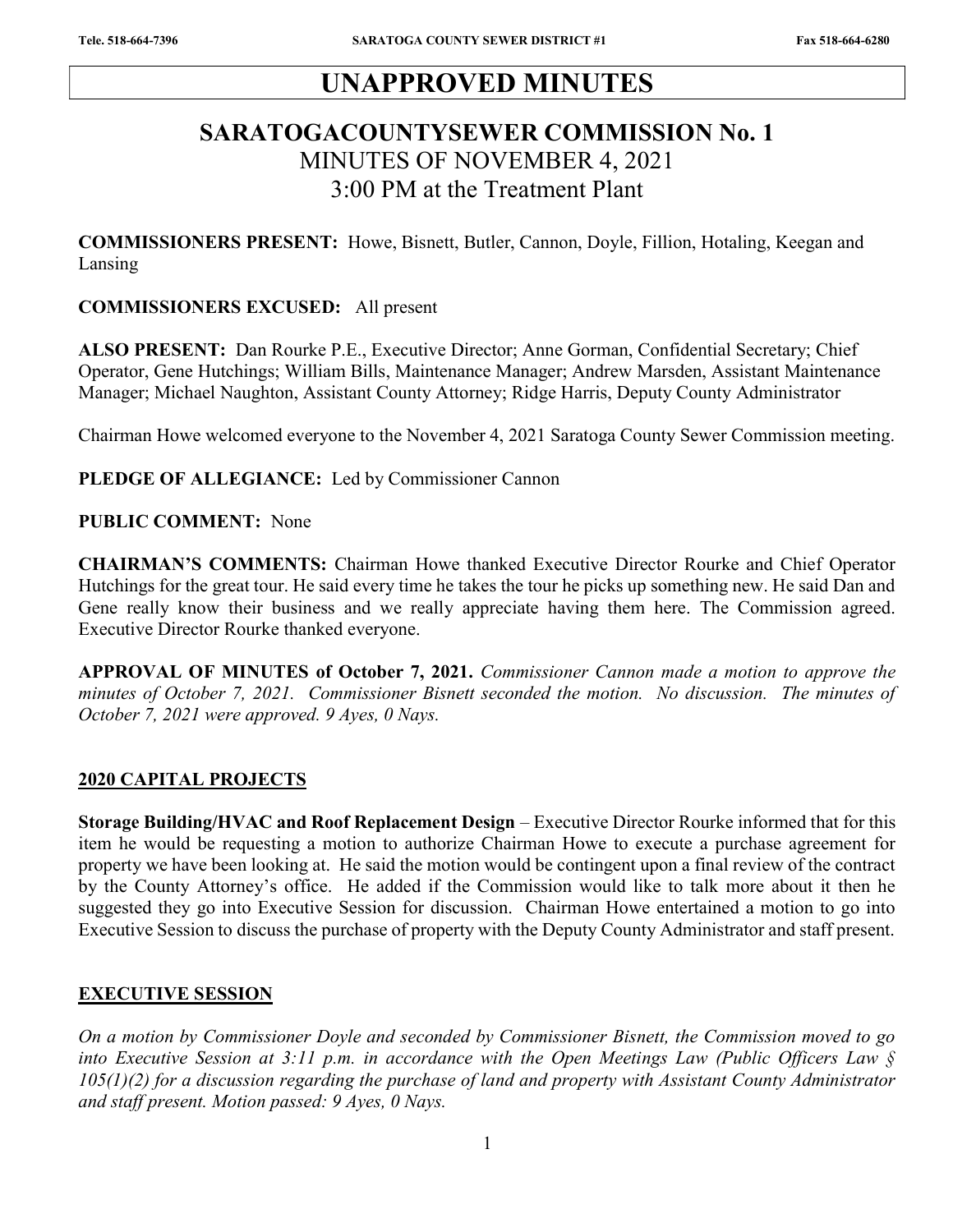On a motion by Commissioner Cannon and seconded by Commissioner Keegan, the Commission moved to go out of Executive Session at 3:19 p.m. in accordance with the Open Meetings Law (Public Officers Law §  $105(1)(2)$ . Motion passed: 9 Ayes, 0 Nays.

Executive Director Rourke entertained a motion to authorize the Chairman to execute a purchase contract for property contingent upon County Attorney review and approval as well as Board of Supervisor's approval.

Commissioner Cannon made the motion to authorize the Chairman of the Sewer Commission to execute a purchase contract for property contingent upon County Attorney review and Board of Supervisor's (BOS) approval. Commissioner Bisnett seconded the motion. Discussion involved contingency of Attorney and Board approvals. Motion passed: 9 Ayes, 0 Nays.

Interceptor Relining Phase VIIB – Executive Director Rourke reported the Office of State Comptroller (OSC) finally got back to us with some questions and we are currently working on answering those questions. An impromptu meeting was held by the Supervisor of Saratoga Springs and constituents along Railroad Run and that meeting went well. He said they weren't sure about the scope of the excavation and the project. It was portrayed that the project was going to be a lot more destructive by the city than it was. We came in and explained the Cured in Place Pipe (CIPP) lining process and so there were a couple of nice emails in the agenda packet he wanted to share with the Commission because it's not every day you get a nice email and it was much appreciated from the folks at Railroad Run. He added we are going to keep them in the loop as we move forward, but as of now we are still awaiting overall approval from the OSC to keep moving that project forward. Chairman Howe thanked Executive Director Rourke.

Riverside (Stillwater) I&I Reduction Design – Executive Director Rourke reported we are moving to construction on this project and the plans are out to bid. A walkthrough is scheduled for tomorrow, November 5, 2021 at 10:00 a.m. and bids are due at the end of November and we should have an award at our December Meeting.

Saratoga Springs Pump Station and F.M. Evaluation and Design – Executive Director Rourke reported we are still awaiting the final report form our engineer. Based on our last meeting, there were a couple of punch list items that needed to be completed and a few that we needed to investigate as well. He some good news is we initially did thickness testing of our Saratoga Springs force main and that came back really good. He said this forcemain handles the whole city of Saratoga Springs and the Town of Wilton and it is a very important forcemain. He said one more thing we wanted to do was CCTV the last bit of forcemain that actually acts more like a gravity pipe. That was completed it looked really good also. Assistant Maintenance Manager Marsden put the CCTV video up on the monitor for the Commission to view. Executive Director Rourke gave a brief summary of the pipe and its condition and said there was some surface spalling in the first 40 feet but the rest of the pipe looked good up to 400 feet. He informed the smallest repair would be in the first 40 feet and then again in a few years CTTV the line again to see if that spalling has moved down a little more and if so, repair it at that time. Executive Director Rourke said it's all going to depend on if we can get a creative solution where we don't have to bypass pump. He said we can bypass pump, it's not the end all but it's a bit of a bear.

Commissioner Doyle said to Executive Director Rourke that his analysis is correct, the line is full or almost full so generally won't cause a problem and so the first 40 foot repair is a correct direction to go in. Executive Director Rourke said thank you and that he will talk with Weston & Sampson to see if they have done CCTV anywhere else or maybe just do the short repair. He said there would be more to follow on that next month.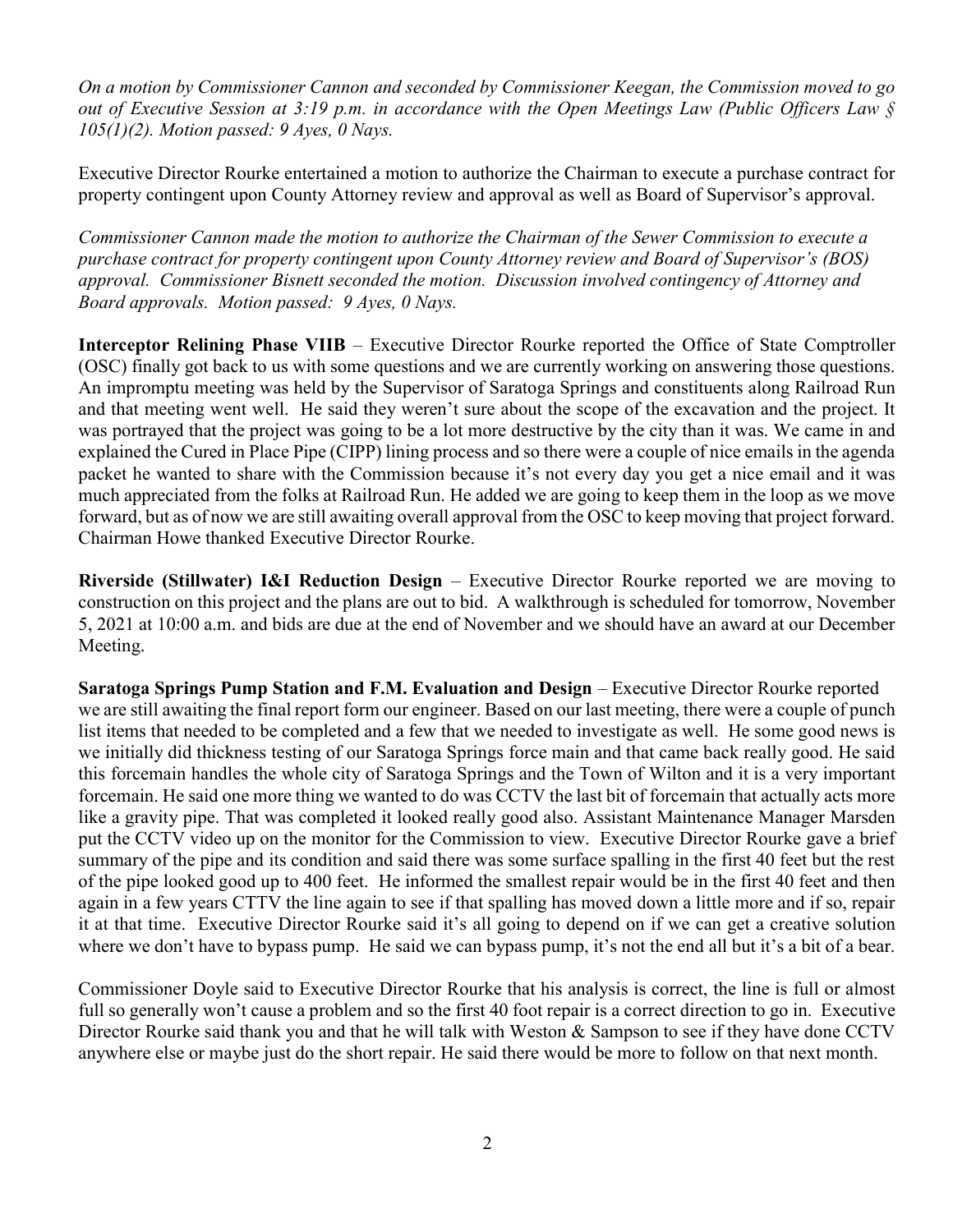## 2021 CAPITAL PROJECTS

Secondary Clarifier Gate and MCC Replacement – Executive Director Rourke reported we have received 60% design plans and are currently reviewing them and a meeting is scheduled for November 8, 2021 to go over comments and questions.

CMMS & Asset Management Implementation– Executive Director Rourke reported we are working on implementation with the engineer. We have completed all of the training through the software company and that went well. Next we will get a little more specified training from the engineering consultant we hired for that project to get the onboarding done and run through tasks that are pertinent to what we do here on a day to day basis. Commissioner Cannon inquired when it would be up and running. Executive Director Rourke said hopefully by the end of the year. He said we just finished the last training and the next meeting has not yet been set with the engineer to continue the training. He said we have to get through the holidays, so he is hoping the end of the year but realistically thinking January or February of 2022.

Technical Determination of Local Limits – Executive Director Rourke informed we received the finalized report and will be submitting it to the Environmental Protection Agency (EPA) today. He said some limits are becoming more stringent, and some new ones have been added due to the possibility we may be going to a Class A sludge product. Once we get the okay from EPA we will look at modifying our Local Law with these new limits again, and that will likely be sometime in early spring of 2022.

Boiler Supply and Return Piping Replacement – Executive Director Rourke reported this contract is out for execution. Hopefully we will have that back and fully executed soon so we can schedule a pre-construction meeting. He said we are working closely with the vendor that supplies the pipe and we don't have a delivery date on that yet, but they seem confident it will be sooner rather than later. Commissioner Bisnett asked if the vendor held their price for the pipe and Executive Director Rourke confirmed they did.

Building 2 Roof Replacement – Executive Director Rourke reported contracts went out this week for execution by VAD Contractors out of Brooklyn. They are currently working on bonds and insurance and the next step will be to schedule a preconstruction meeting when the contract is fully executed.

## 2022 CAPITAL PROJECTS

Biosolids Handling Facility – Executive Director Rourke reminded this was something that was acted on last month and the contract is being finalized by the County Attorney's office for the amended and restated agreement. A kick off meeting was held with our consultant to discuss the path forward with some of the evaluation that was agreed upon to start before the formal contract and we are evaluating third party options such as the potential biochar facility in Moreau and third party drying facilities and/or potential digesters/dryer facility of our own. The consultant is going to be looking at those options before going to hard design. This will give us an idea if we want to go down that path or if we want to build our own digester and dryer facility.

Ammonia Related WWTP Upgrades – Executive Director Rourke reported that the 100% plans that were due November 1, 2021 were submitted to NYSDEC and on time. The next deadline we have is to be under construction by April 2022. He said that is going to contingent on a timely comment letter from NYSDEC and that there may be some extensions requested depending on when we get that comment letter back. He added if anyone was interested in looking at those plans he is happy to share them digitally.

Executive Director Rourke mentioned there was one (1) item that was not listed on the agenda and that is Contract #22 and the D&R Pump Station Upgrades. He said a Request for Proposal (RFP) is on the street right now for that work. Contract #22 is a line that runs behind Home Depot in the Town of Halfmoon. He